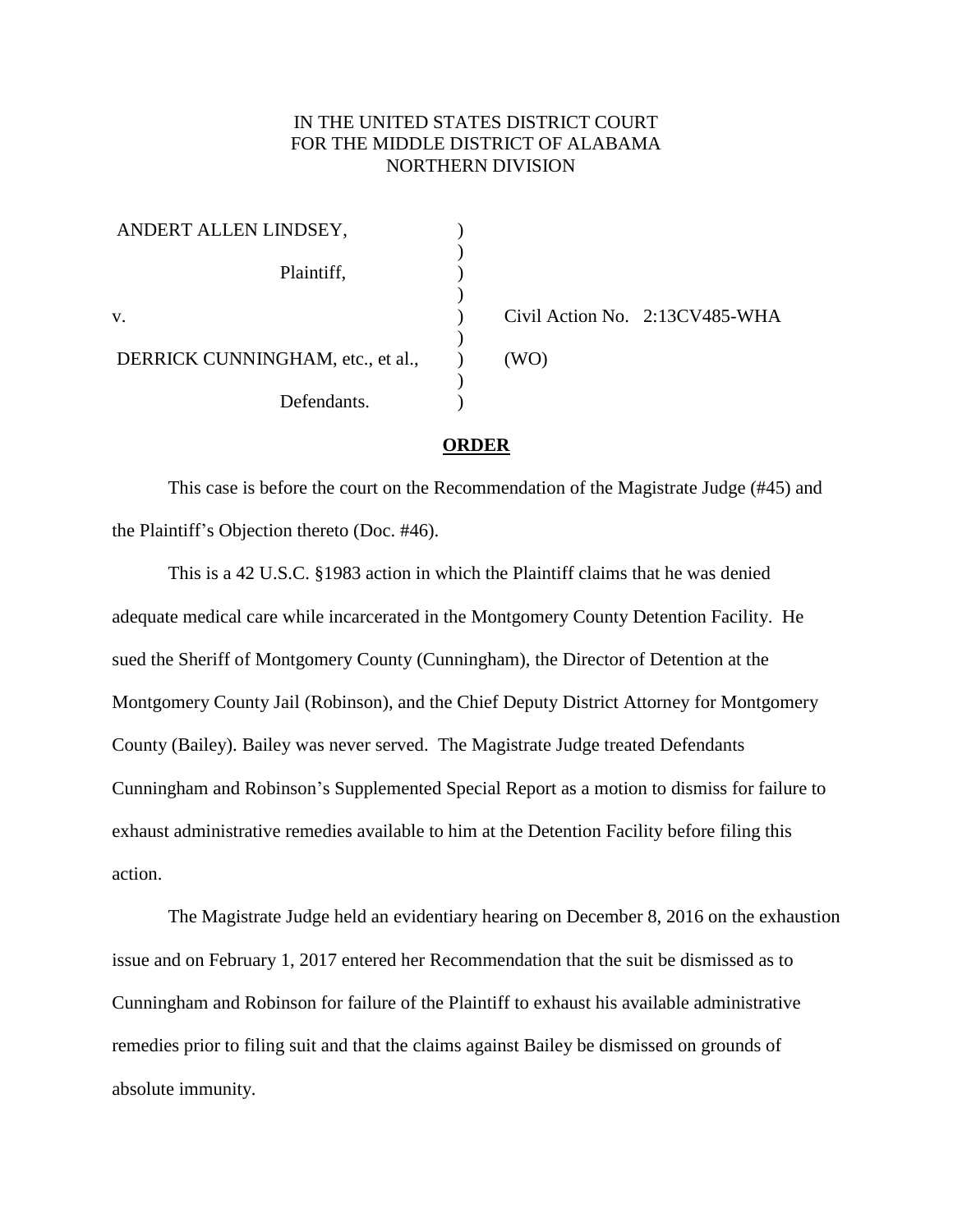In accordance with the law of this circuit, the court has conducted a *de novo* review of the Magistrate Judge's Recommendation, including reading the transcript of the evidentiary hearing; considering all exhibits before the court; and fully considering the objections of the Defendant. *See Jeffrey S. by Ernest S. v. State Bd. Of Educ. of State of Georgia*, 896 F.2d 507, 513 (11th Cir. 1990).

A district court judge has broad discretion to accept, reject, or modify a magistrate judge's proposed findings. *United States v. Raddatz*, 447 U.S. 667, 680 (1980). "Credibility findings of a magistrate judge, 'who personally observed and listened to the testimony of live witnesses, may be accepted unless the district judge, in his de novo review, finds reason to question the magistrate's assessment of the evidence.'" *U.S. v. Jennings*, 491 F. Supp. 2d 1072, 1075 (M.D. Ala. 2007) (quoting *Blizzard v. Quillen*, 579 F. Supp. 1446, 1449 (D. Del.1984)). *De novo* review does not require a new hearing of witness testimony, but it does require independent consideration of factual issues based on the record. *Jeffrey S*., 896 F.2d at 513. If the magistrate judge makes findings based on the testimony of witnesses, the district court is obliged to review the transcript or listen to a tape-recording of the proceedings. *Id.*

After reviewing the record and reading the transcript of the evidentiary hearing, the court makes an independent factual determination and finds no reason to question the Magistrate Judge's credibility assessments.

The Plaintiff contended that he did file grievance forms before filing suit and Cunningham testified that he did not, because the forms would be in the facilities' records, and are not, and the Plaintiff would have been given copies of responses. The Magistrate Judge's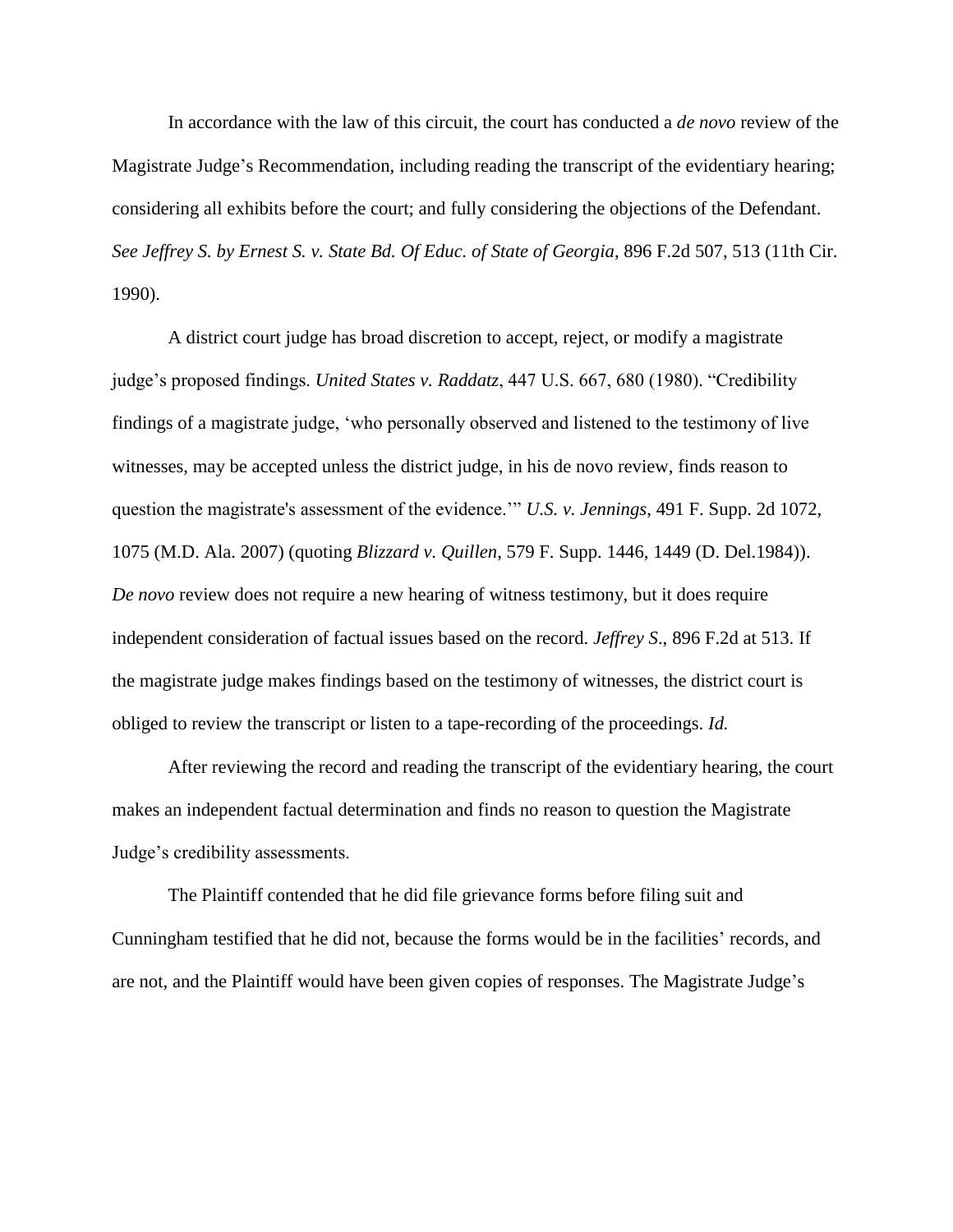findings on this issue depended on her credibility judgments after seeing and hearing the witnesses and reviewing the documents.<sup>1</sup>

After reading a transcript of the hearing the court agrees with the Magistrate Judge's credibility determinations and factual findings that the Plaintiff failed to exhaust his available administrative remedies, for the reasons set out in the Recommendation. The Plaintiff's Objection merely disagrees with that finding and the court finds the objection to be without merit.

The Plaintiff's objection to the Magistrate Judge's recommendation as to dismissal of the suit as to Bailey on the basis of absolute immunity is, likewise, without merit.

Therefore, it is hereby ORDERED as follows:

- 1. The Plaintiff's Objection is OVERRULED.
- 2. The court adopts the Recommendation of the Magistrate Judge.
- 3. The Motion to Dismiss (Doc. #21) is GRANTED to the extent that it seeks dismissal for Plaintiff's failure to exhaust an available administrative remedy prior to filing this action.
- 4. This case is DISMISSED with prejudice as to Defendants Cunningham and Robinson under 42 U.S.C. 1997e(a).
- 5. This case is DISMISSED with prejudice as to Defendant Bailey under 28 U.S.C.  $1915(e)(2)B(i)$ .
- 6. Final Judgment will be entered accordingly and no costs will be taxed.

Done this 30th day of March, 2017.

 $\overline{a}$ 

 $<sup>1</sup>$  Although the documents are referred to in the Recommendation by Defendants' exhibit</sup> numbers, they were copies of the documents submitted by the Plaintiff in earlier filings but offered by the Defendants.